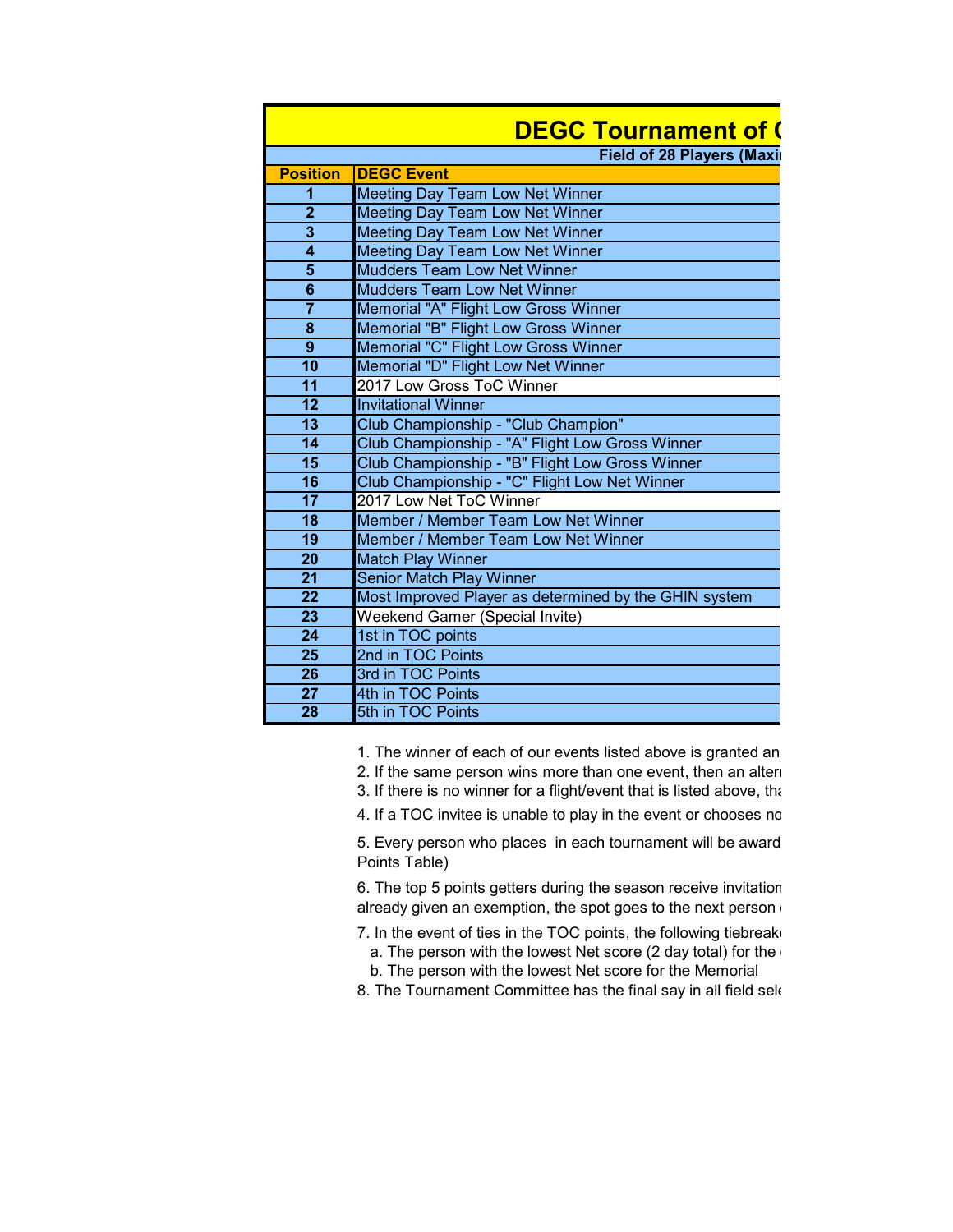## **DEGC Tournament of Champions - 2018**

| mum) as follows          |                  |        |
|--------------------------|------------------|--------|
| <b>Winner</b>            | <b>Alternate</b> | Accept |
| <b>DiRaimo, David</b>    |                  |        |
| <b>Staszewski, Chuck</b> |                  |        |
| <b>Olesiuk, Steve</b>    |                  |        |
| <b>Baker, Bruce G</b>    |                  |        |
| <b>Szucs, David</b>      |                  |        |
| <b>Eblacker, Michael</b> |                  |        |
| Lydon, Lance             |                  |        |
| Scribani, Chris          |                  |        |
| <b>Potter, Stephen</b>   |                  |        |
| <b>Lindsay, Tim</b>      |                  |        |
|                          |                  |        |
| Ehmann, Kenneth          |                  |        |
| <b>Reetz, William</b>    |                  |        |
| <b>Hughes, Patrick J</b> |                  |        |
| Klafehn, Bud             |                  |        |
| Pilskalns, John          |                  |        |
|                          |                  |        |
|                          | $\bf{0}$         |        |
|                          | $\bf{0}$         |        |
|                          | $\bf{0}$         |        |
|                          | $\mathbf{0}$     |        |
|                          |                  |        |
|                          |                  |        |
| Lesio, Steve             |                  |        |
| Carlucci, Jim            |                  |        |
| <b>Leaderer Sr, Dave</b> |                  |        |
| Gehrs, Jack              |                  |        |
| <b>Hudson, Daryl</b>     |                  |        |

| <mark>ccept</mark> |
|--------------------|
|                    |
|                    |
|                    |
|                    |
|                    |
|                    |
|                    |
|                    |
|                    |
|                    |
|                    |
|                    |
|                    |
|                    |
|                    |
|                    |
|                    |
|                    |
|                    |
|                    |
|                    |
|                    |
|                    |
|                    |
|                    |
|                    |
|                    |
| Ξ                  |
| i<br>S             |
|                    |

0

automatic exemption into the Tournament of Champions. nate may be invited

at spot in the field can remain vacant or filled by committee choice

it to play, then an alternate may be invited

ed "TOC" points that are accumulated throughout the season. (See TOC

is to the tournament. In the event that one of the top points winners was down on the points list.

er rules will be applied if necessary: club championship.

ections.